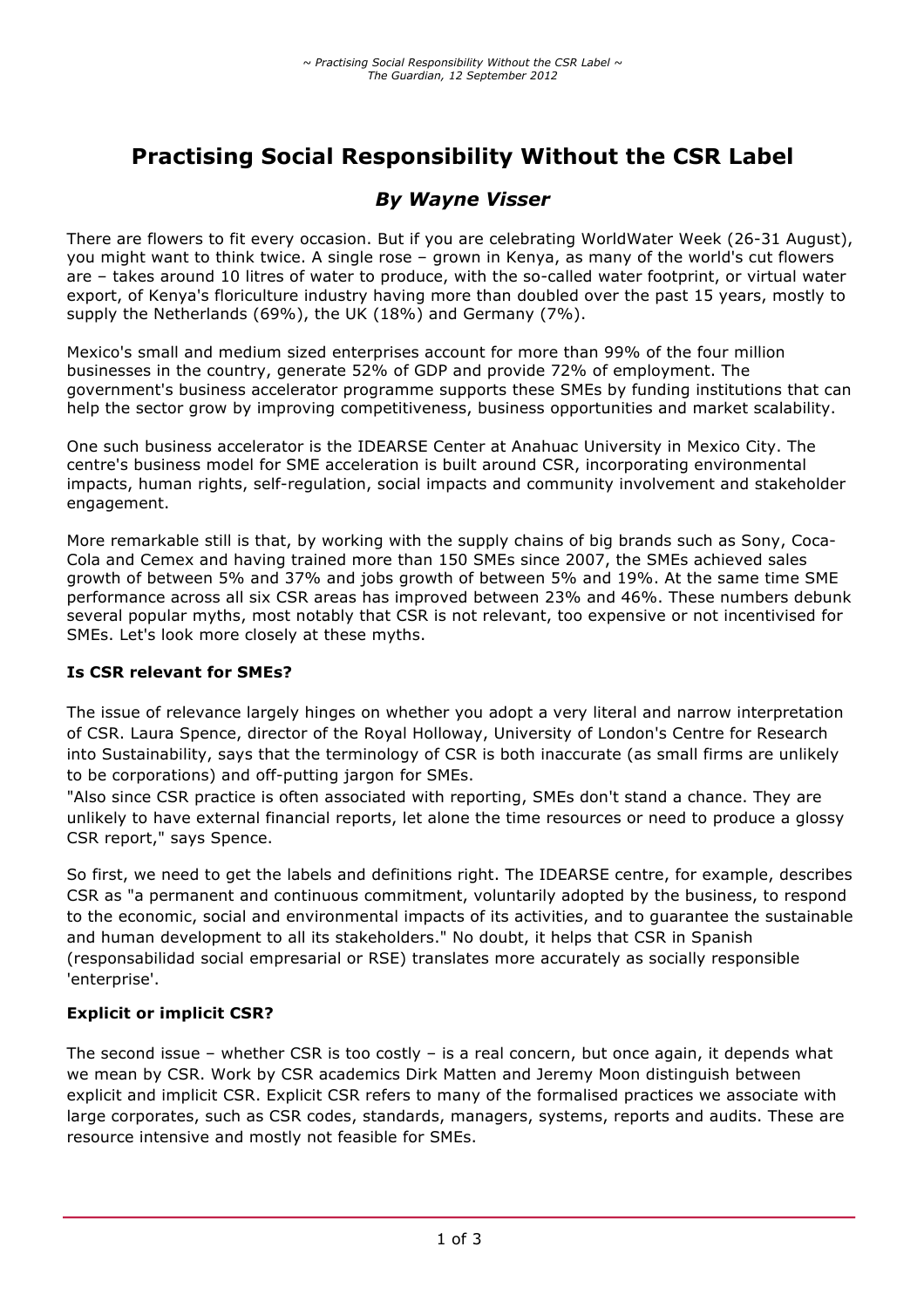Implicit CSR, on the other hand, includes informal ethical practices that are not dependent on size or financial muscle. "If you talk about the content of a socially responsible business – integrity, reputation, caring for employees, building relationships, community engagement – that is often simply an everyday part of SME life," Spence says. Many SMEs, thus, are practicing social responsibility without even knowing it or needing to give it a CSR label.

Besides these implicit CSR practices, Itzel Lopez of the IDEARSE centre says that CSR is often crucial for SMEs because it can be "a requirement imposed, not by the law, but by the market itself."

She is referring to the growing practice of large companies in demanding ethical standards of their suppliers. Nike's supplier code of conduct and Walmart's supplier sustainability assessment are two cases that increasingly illustrate the rule rather than the exception.

There is also a middle ground between too costly (explicit CSR) and business critical (supply chain compliance). As with CSR practiced by multinationals, SMEs can often find a business case in cost savings from eco-efficiency, especially from reductions in waste, water and energy. Furthermore, Lopez believes that "CSR strategies can lend prestige and boost consumer confidence. They can also increase productivity by motivating employees and encourage loyalty."

## **Collaboration, values and frameworks**

We should also not totally discount formalised CSR practices among SMEs. One of the things I observed when visiting the sugar plantations of Guatemala was that they had formed a cooperative of farms in order to tackle CSR. Individually, they were too small to justify a sustainable business programme, but collectively, it made sense. This is one of the ways that SMEs can address CSR, through pooling their resources and collaborating.

On the issue of incentives, as most SMEs are owner-managed, the values of the director play a crucial role. My experience has been that most SME owners live in their communities and that responsibility often comes naturally to them. After all, they usually have to personally interact with their customers every day. The exceptions tend to be when SMEs are entirely set up for export and their employees are not also their customers. This not only creates worker dependency, but also low accountability for impacts on the community and environment.

Besides the moral orientation of SME owners, governments can also help to create incentives for CSR adoption. It is no surprise that the IDEARSE centre was selected as one of the business accelerators in Mexico, since the government developed a national CSR standard in 2004 and has subsequently adopted ISO 26000 on social responsibility as a best practice guideline. Local support is also important. For instance, some years back I observed a local government agency in Scotland that had established a dedicated unit to offer free sustainable business advisory services to SMEs.

But there is no denying that SMEs face many barriers – from alienating definitions and weak incentives to prohibitive costs and heavy-handed supply chain audits. But at least perceptions are changing, the evidence of benefits is mounting and helpful tools are increasingly available, such as the recently launched Primer on Business Sustainability for SMEs and ACCA's report on Environmental Aspects of Sustainability: SMEs and the Role of the Accountant. I look forward to the day when pioneering British economist EF Schumacher's small is beautiful idiom applies as much to sustainable business as to economic activity. If Mexico's example is anything to go by, that day may come sooner than we expect.